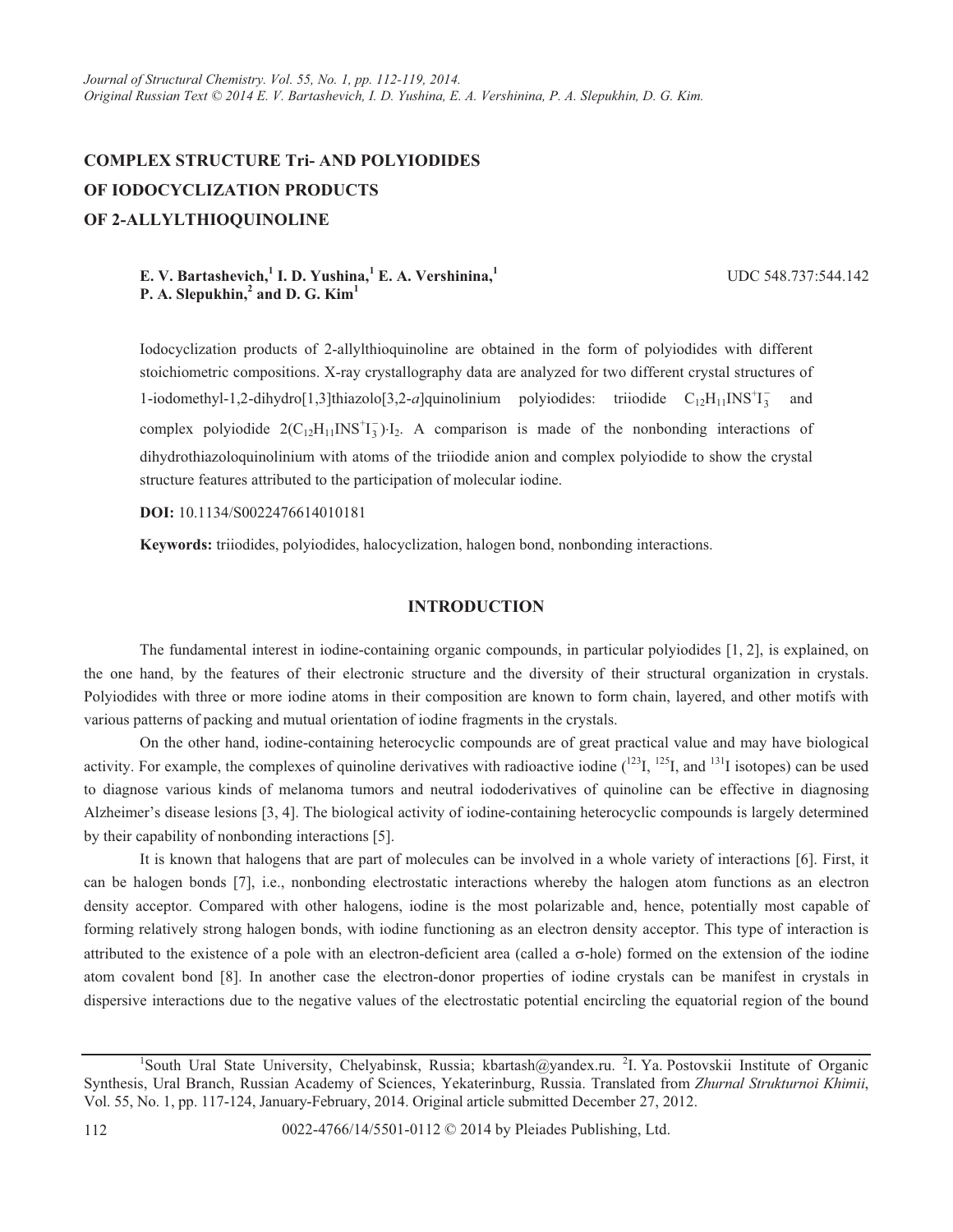atom. It is of interest to study the diversity of interactions involving iodine for the engineering of crystals with desired properties [9].

Currently, a lot of attention is paid to theoretical studies on the electronic structure of polyiodide anions, which are characterized by great structural diversity [10, 11]. However, only a few works draw an analytical comparison between the interactions in the structures of crystals formed by an invariable organic cation and polyiodide anions with different stoichiometric compositions [12-14].

The focus of this study is on polyiodides with different stoichiometric compositions obtained by the iodocyclization reaction [15]. These are two salts: the previously synthesized [16] 1-iodomethyl-1,2-dihydro[1,3]thiazolo[3,2-а]quinolinium triiodide  $(C_{12}H_{11}INS^{+}I_3^-)$  and a new complex polyiodide  $2(C_{12}H_{11}INS^{+}I_3^-)I_2$ . To find out how the number of iodine atoms in the complex anion affects the properties of nonbonding interactions in crystals, we consider shortened contacts in polyiodides with different stoichiometric compositions from the Cambridge Structural Database (CSD) v.5.33.

### EXPERIMENTAL

**Synthesis technique: iodination of 2-allylthioquinoline.** A 1:2 solution of 0.051 g (0.20 mmol) iodine in 5 ml glacial CH<sub>3</sub>COOH was added to a solution of 0.020 g (0.10 mmol) 2-allylthioquinoline in 3 ml glacial CH<sub>3</sub>COOH. The precipitate formed during 24 h was filtered and dissolved in acetone; then diethyl ether was added to the mixture until it became turbid and 1-iodomethyl-1,2-dihydrothiazolo[3,2-*a*]quinolinium triiodide (1) crystals began to form. After a while, needle-like crystals of complex 1-iodomethyl-1,2-dihydrothiazolo[3,2-а]quinolinium polyiodide (2) were observed to form in the filtrate. The corresponding triiodide was obtained by the reaction of 2-allylthioquinoline with iodine in ether. The triiodide was treated with a NaI solution to obtain monoiodide, which was confirmed by elemental analysis. The use of glacial acetic acid made it possible to obtain crystalline products.

X-ray crystallography technique. A single-crystal XRD analysis of 1 and 2 was made using an Xcalibur 3 automatic four-circle X-ray diffractometer by the standard procedure (Mo $K_{\alpha}$  radiation, graphite monochromator, 295(2) K, and ω/2θ-scanning). A crystal fragment with dimensions 0.099×0.066×0.025 mm was used to analyze compound 1, and a crystal fragment of  $0.111\times0.059\times0.013$  mm was used to analyze 2. The absorption correction was made analytically [17] using a multifaceted crystal model. The structure was solved and refined in SHELX97 [18]. All nonhydrogen atoms were refined in an anisotropic approximation; hydrogen atoms were placed in geometrically calculated positions and included into the refinement using a rider model with dependent isotropic thermal parameters. The main crystallographic data and refinement parameters are given in Table 1; selected bond lengths and valence angles are shown in Table 2. The results of the single-crystal XRD analysis (CIF-files) have been deposited with the Cambridge Crystallographic Data Centre under Nos. CCDC 815955 and 815956. These data are in public domain and can be obtained upon request at www.ccdc.cam.ac.uk/ data\_request/cif.

Compounds 1 and 2 crystallize in a centrosymmetric triclinic space group. The crystal structures of iodides 1 and 2 differ in composition and features of iodine motif packing and organization (Figs. 1 and 2).

## RESULTS AND DISCUSSION

There is a number of reviews [1, 2] focused on the attempts to systematize the great structural diversity of polyiodide anions. A common point of these reviews is the observation that, in triiodide crystals, triiodide anions can occur in a relatively isolated (from one another) state more often than other polyiodides. However, triiodide anions are quite often packed in patterns whereby the ″stacked″ anions fill channels or form layers of T-shaped structures. Triiodide anions are, as a rule, linear and can be classified into two types: asymmetric [I-I...I]<sup>-</sup> and symmetric [I...I...I]<sup>-</sup>. According to the diagrams in [1], the former can be characterized by the limit values of the bond lengths:  $d_{\text{min}} = 2.7 \text{ Å}$  and  $d_{\text{max}} = 3.2 \text{ Å}$ . The average internuclear I…I distance is observed in the neighborhood of the value 2.92 Å [1].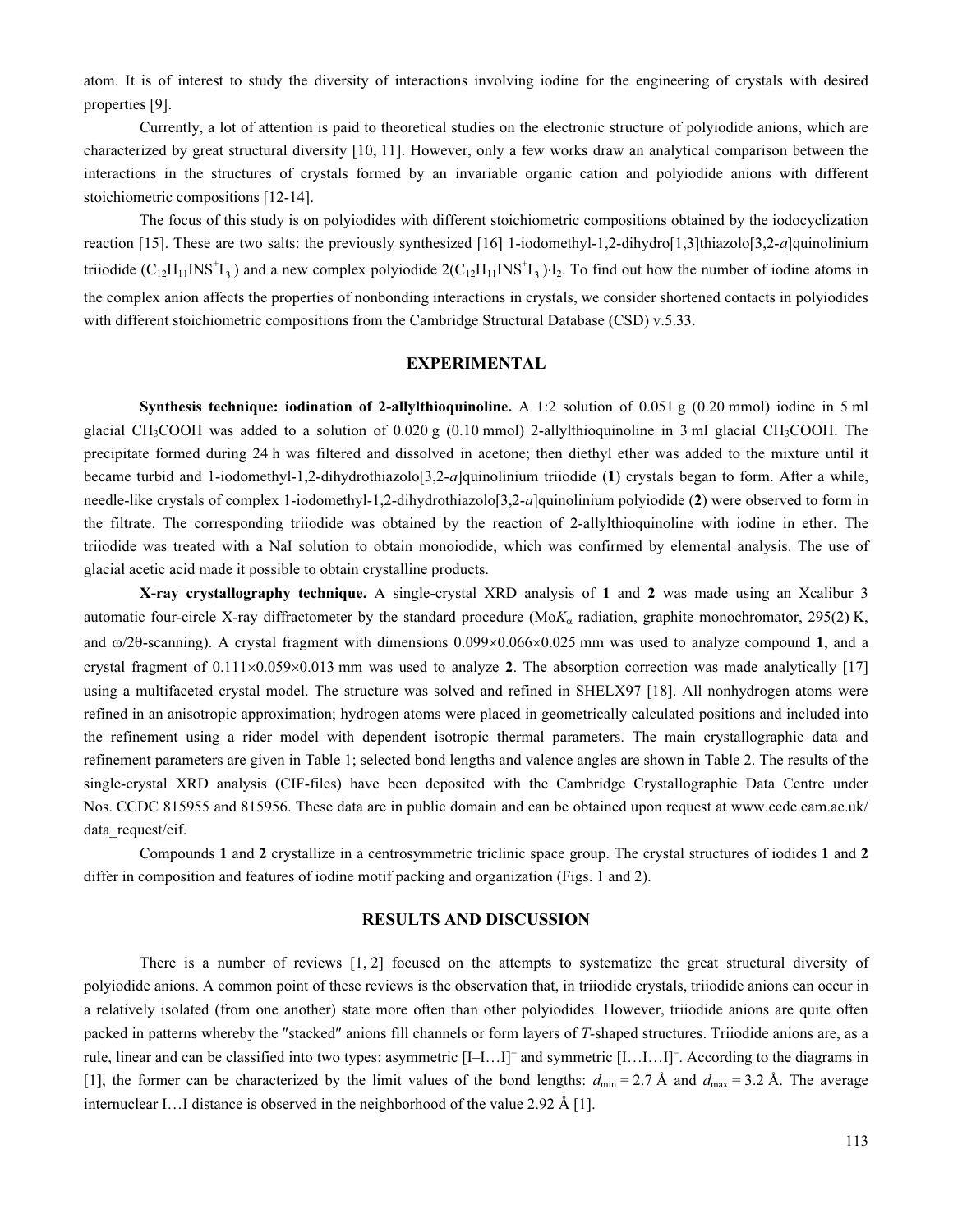| Compound                                  |                                    | $\mathbf{2}$                       |  |  |
|-------------------------------------------|------------------------------------|------------------------------------|--|--|
| Formula                                   | $C_{12}H_{11}I_4NS$                | $C_{12}H_{11}I_5NS$                |  |  |
| Molecular weight                          | 708,88                             | 835,78                             |  |  |
| Crystal system                            | Triclinic                          | Triclinic                          |  |  |
| Space group                               | $P-1$                              | $P-1$                              |  |  |
| $a, b, c, \mathring{A}$                   |                                    |                                    |  |  |
|                                           | $7.3740(7)$ , 8.5051(8), 14.833(2) | 7,8769(9), 9,4099(14), 14,0669(13) |  |  |
| $\alpha$ , $\beta$ , $\gamma$ , deg       | 76.454(10), 75.725(10), 89.155(8)  | 76.342(11), 80.532(9), 81.626(11)  |  |  |
| $V, \mathring{A}^3$                       | 875.57(17)                         | 993.1(2)                           |  |  |
| Z                                         | 2                                  | 2                                  |  |  |
| $d_{\rm x}$ , g/cm <sup>3</sup>           | 2.689                              | 2.795                              |  |  |
| $\mu$ , mm <sup>-1</sup>                  | 7.222                              | 7.924                              |  |  |
| $\theta$ scan region, deg                 | $2.85 < \theta < 28.28$            | $2.85 < \theta < 30.51$            |  |  |
| Measured/independent reflections $(Rint)$ | 5432/4320 (0.0160)                 | 6788/5700 (0.0260)                 |  |  |
| Reflections with $I > 2\sigma(I)$         | 2684                               | 2983                               |  |  |
| Completeness (for $\theta$ ), %           | 99.6 $(26.00^{\circ})$             | 96.3 $(26.00^{\circ})$             |  |  |
| Number of refined parameters              | 163                                | 172                                |  |  |
| S                                         | 1.011                              | 1.000                              |  |  |
| $R_1/wR_2$ (for $I > 2\sigma(I)$ )        | 0.0275/0.0563                      | 0.0344/0.0605                      |  |  |
| $R_1/wR_2$ (for all reflections)          | 0.0529/0.0586                      | 0.0887/0.0655                      |  |  |
| $\Delta \rho_{\bar{e}}, \bar{e}/\AA^{-3}$ | $0.598/-0.967$                     | $1.545/-1.416$                     |  |  |

TABLE 2. Comparative Table of Selected Bond Lengths and Bond Angles

|                       |             | 2                      |             |  |
|-----------------------|-------------|------------------------|-------------|--|
| $I(1) - I(2)$         | 2.9024(6)   | $I(3)-I(2)$            | 2.8630(7)   |  |
| $I(1) - I(3)$         | 2.9329(6)   | $I(3) - I(4)$          | 2.9377(7)   |  |
|                       |             | $I(5) - I(5)^{#1}$     | 2.7646(9)   |  |
| $C(11) - S(1)$        | 1.796(5)    | $S(1)$ –C(10)          | 1.817(6)    |  |
| $C(2) - S(1)$         | 1.725(4)    | $S(1)$ –C(1)           | 1.720(6)    |  |
| $N(1)$ –C(12)         | 1.492(4)    | $N(1) - C(11)$         | 1.498(6)    |  |
| $I(4)$ –C(1)          | 2.140(4)    | $I(1)$ –C(12)          | 2.147(5)    |  |
| $I(2) - I(1) - I(3)$  | 178.246(14) | I(2)–I(3)–I(4)         | 177.672(18) |  |
| $C(12) - C(1) - I(4)$ | 113.4(3)    | $C(11) - C(12) - I(1)$ | 110.3(4)    |  |
| $C(2)-S(1)-C(11)$     | 90.5(2)     | $C(1)-S(1)-C(10)$      | 90.8(2)     |  |

Symmetry transformation:  $\mathbb{H}$  [-x+2, -y+1, -z+1].

According to its characteristics, the structure of triiodide 1, which is discussed in this article, belongs to the second group because the lengths of the I... I bonds in the anion are close to each other  $(2.902 \text{ Å}$  and  $2.933 \text{ Å})$  and the angle is only slightly deviated from the straight angle by 1.76°.

Complex structure polyiodide anions in which triiodide anions are observed to be stacked directly with one or more iodine molecules  $[I_3^-,I_2]$  are quite common. If we use the systematization proposed by Kloo [1], then these polyiodide anions can be described as two series with two common formulas:  $I_{2n+1}^{1-}$  and  $I_{2n+2}^{2-}$ . The representatives of the first series are, e.g., penta-, hepta-, and enneaiodides. Pentaiodide anions, in their turn, are also classified into several structural types differing in the ratio of I…I bond lengths. However, there are no pentaiodide anions in which all the four bonds are close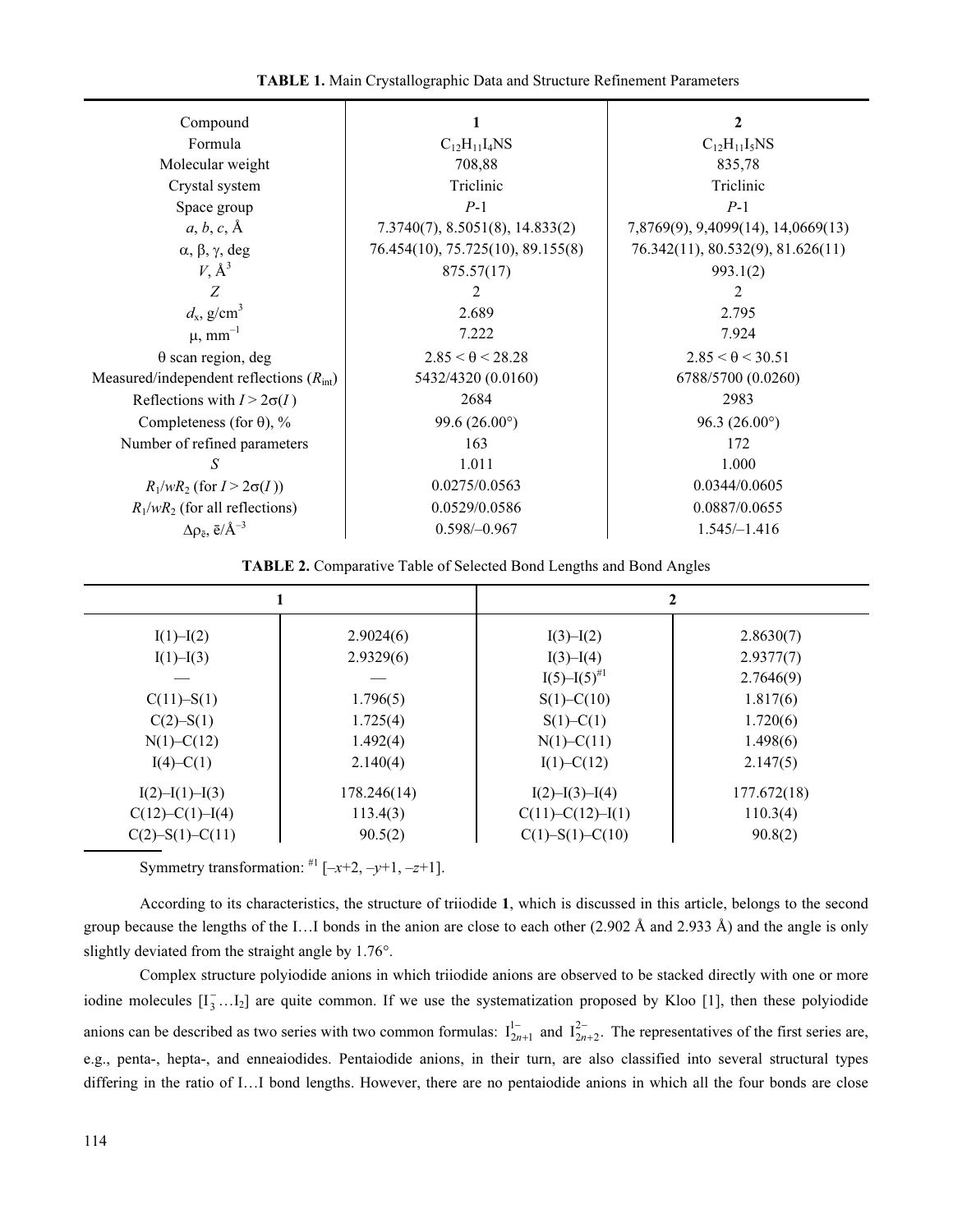

Fig. 1. Compounds 1 and 2 in 50% probability thermal ellipsoids.



Fig. 2. Molecular packing fragment for compounds 1  $(a)$  and 2  $(b)$ .

in length. The representatives of the other series of complex structure polyiodide anions often form continual crystal motifs  $[I_3^-...I_{-1}...I_3^-...]$ , but can occur as isolated tetra-, hexa-, octa-, etc., iodides. It is the orientation of the  $\sigma$ -hole in the iodine molecule to the area of electron density localization in the equatorial zone of the terminal atoms of triiodide anion that leads to the formation of stable zigzag structures with I…I halogen bonds. To visualize the structure of these anions, researchers often use letter designations: Z (zigzag), V-, and L-shaped structures.

The iodine motif in the crystal of 2 can be seen to contain centrosymmetric zigzags  $\{[I(2)-I(3)-I(4)]$ ... $[I(-1)-I(4)]$ ... $[1-I(-1)]$ I]– } (Fig. 1), which can be regarded as a complex of two triiodide anions with molecular iodine. The atoms of each zigzag belong to the same plane; the zigzags are symmetric with respect to the bond center in the iodine molecule. The distance I(4)…I(5) is much larger (3.444 Å) than the one typical of isolated pentaiodide anions (3.147 Å) [1]; however, it is much shorter than the observed contacts between the stacked triiodide anions. The zigzag angle  $I(3)$ – $I(4)$ – $I(5)$  is 80.44°. Thus, the iodine molecule participates in halogen bonding whereby the terminal atom of the triiodide anion is the electron density donor. There are shortened contacts between the terminal atoms of the triiodide anions belonging to the neighboring zigzags. Thus, there is one more iodine motif in the crystal that can be described as a continual stacking of triiodide anions with shortened I…I contacts of 3.864 Å between the terminal atoms of triiodide anions. In the case of the structure of 2, there is a more significant difference between the  $I(2)$ – $I(3)$  and  $I(3)$ – $I(4)$  bond lengths in the triiodide anion. The difference in the bond lengths is 0.075 Å (compare with 0.031 Å in the structure of 1).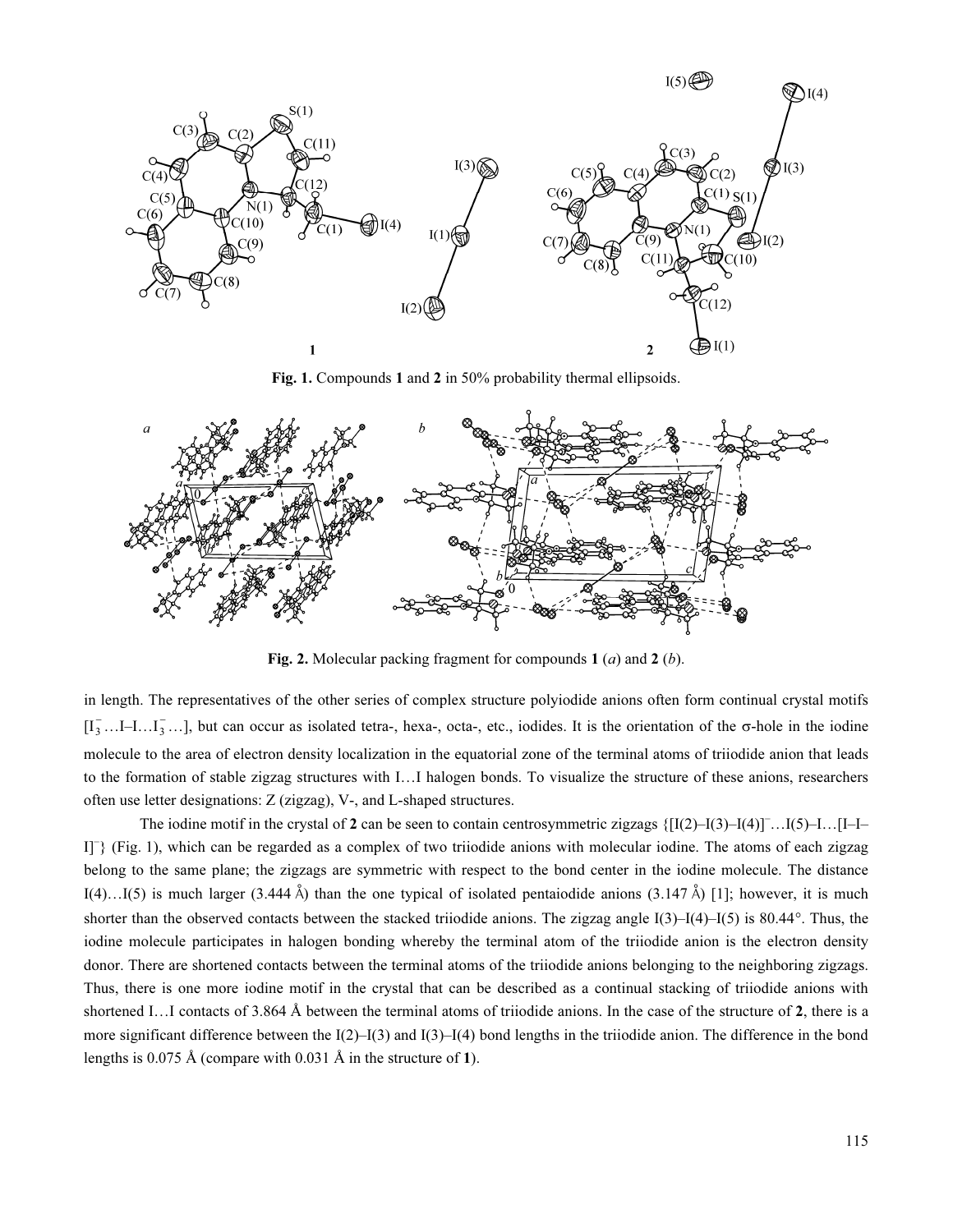In organic crystals of the series of  $I_{2n+2}^{2-}$  polyiodides, either one or two particles can act as a cation. A relatively common example of the first case is alkyl diammonium salts described in [14, 19]. The cations in the studied crystals of 1 and 2 are enantiomers of 1-iodomethyl-1,2-dihydro[1,3]thiazolo[3,2-*a*]quinolinium.

To gain an understanding of which crystal interactions are typical of polyiodides containing an invariable organic cation and anions of different stoichiometry, we analyzed samples of C,H,N,S,I-containing structures from the CSD v.5.33 crystallographic database [20, 21]. The sampling conditions ruled out the presence of other molecules except for the organic cation and tri- or polyiodide anion in the crystals. Neither organometallic compounds nor neutral complexes with molecular iodine were included in the study. Thus, we achieved the search conditions providing to the greatest resemblance of the selected compounds to 1 and 2.

We assumed that heterocyclic cations containing only C, H, N, or S atoms might be the most similar to compounds 1 and 2 in their ability to form different packing patterns with different polyiodide anions. However, the crystallographic database was found to contain data only on three such organic cations, each of which can form both triiodide and polyiodide with a large number of iodine atoms in their composition. Among organic cations containing C, H, or S atoms only, these polyiodides were found only for tetrathiofulvalene derivatives. The largest number — 14 polyvariant packing patterns with tri- and polyiodides of different stoichiometry–were found only for C,H,N-containing cations. These are mainly alkyl- and arylammonium and alkyl-substituted urotropinium salts. The data on the compounds used for comparison, their gross formulas, and references to the original literature sources are given in Table 3.

It follows from the analysis of the Table 3 data that compared with the other polyiodides, alkyl- and arylammonium polyiodides more often occur as either triiodides or pentaiodides. In contrast, C,H,N,S-containing cations are more often observed to occur both as triiodides and complex ion salts containing molecular iodine, e.g., in the form of octa- or heptaiodide.

No shortened contacts are observed between the cation atoms in 1-iodomethyl-1,2-dihydro[1,3]thiazolo[3,2а]quinolinium triiodide 1; neither there is any interaction between the neighboring triiodide anions (the minimum I…I distance is 4.900 Å). Comparatively large I…I–C internuclear distances (4.045 Å and 4.182 Å) are also observed between the atom of the covalent bonded iodine in the heterocyclic cation and those of triiodide anion. Thus, the interactions between the triiodide anion and the cation of dihydrothiazoloquinolinium occur mainly due to the I…H contacts. Only one of these I…H–  $C_{Ar}$  contacts has a length less than the sum of the van der Waals radii 3.175 Å. This is the contact between the central iodine atom in the triiodide anion and the hydrogen atom of the quinoline ring.

In contrast to the above discussed packing of triiodide 1, the structure of compound 2 is observed to have I...H contacts with the hydrogen atom of the quinoline ring (3.055 Å) and with the hydrogen atoms of the dihydrothiazole ring (3.073 Å and 3.174 Å). All the three contacts are formed by one of the terminal iodine atoms in the triiodide anion. The same iodine atom participates in the interactions with the covalent bonded iodine in the cation (3.886 Å) and with the terminal atom of the neighboring triiodide ion  $(3.864 \text{ Å})$ . As a result, the crystal is observed to have the so-called Hal<sub>3</sub>-interactions [46], whereby three halogen atoms form a virtually isosceles triangle. Moreover, the central atom of the triiodide anion in compound 2 has shortened I(3)…S contacts. Such interactions as the single shortened contact I(1)…H in the structure of 1 occur due to the electron excessive area in the equatorial zone of the central atom of the triiodide anion. These iodine interactions are not classified as halogen bonds [7] because the σ-hole of iodine is not oriented to the area of electron pair localization or decreased values of electron donor fragments' electrostatic potential. Among the discussed compounds in Table 3, which contain Z, i.e., the zigzag-shaped complex anion  $[I_3^-...I_{-1}...I_3^-...]$ , it is the central atom of the triiodide anion that often has shortened I…S and I…Н contacts with the organic cation.

#### **CONCLUSIONS**

A comparison is made of new crystal structures in which the 1-iodomethyl-1,2-dihydro[1,3]thiazolo[3,2  $a$ ]quinolinium cation exhibits the ability to form salts both with triiodide anion and complex structure polyiodide anion.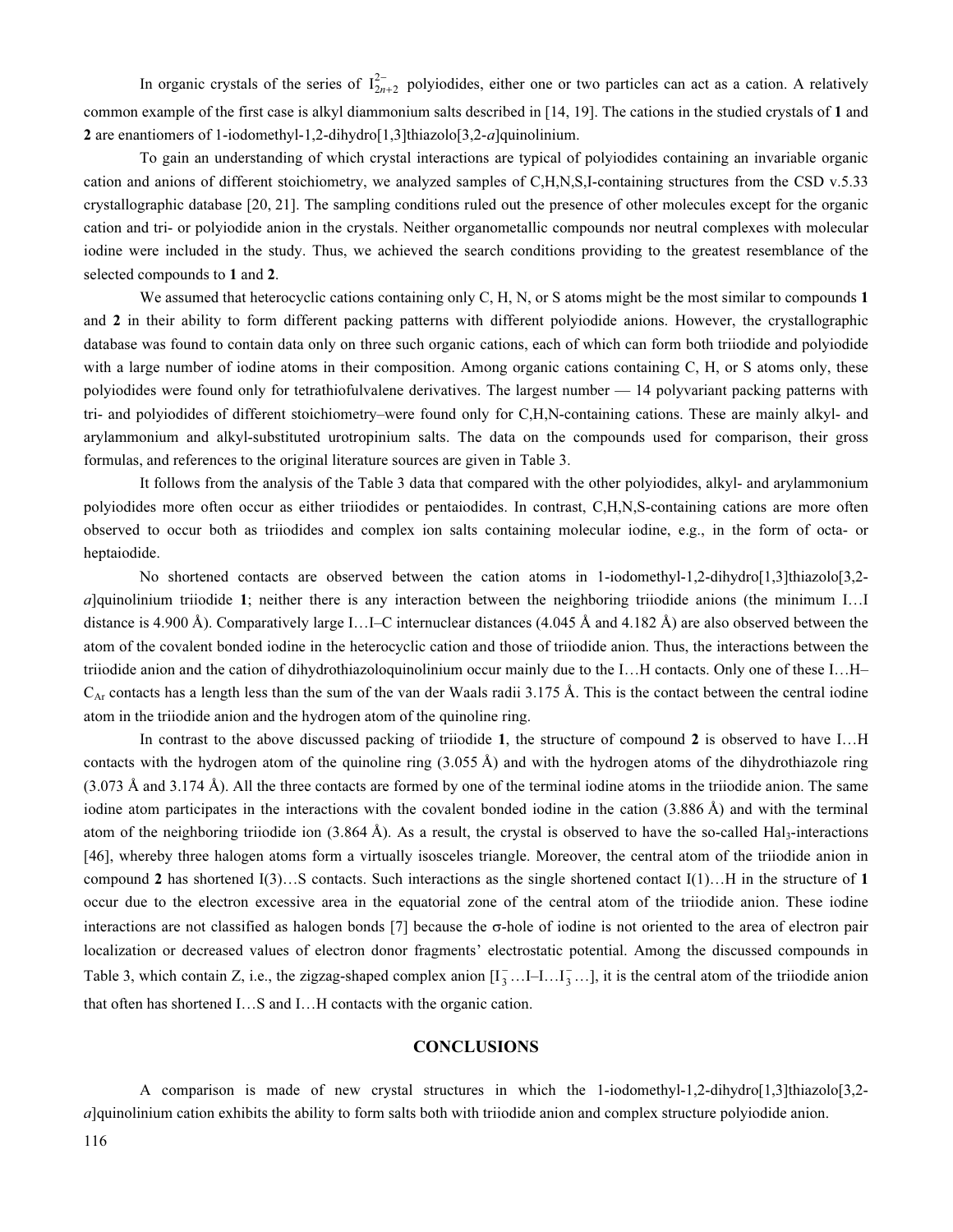| No.            | Index         | Formula                                          | Ref.   | No. | Index         | Formula                                                            | Ref.   |
|----------------|---------------|--------------------------------------------------|--------|-----|---------------|--------------------------------------------------------------------|--------|
| $\mathbf{1}$   | AZADPI01*     | $2(C_7H_{15}N_4^+), I_8^{2-}$                    | $[22]$ | 11  | <b>ZIVXEH</b> | $C_{14}H_{16}N^+$ , $I_3^-$                                        | $[33]$ |
|                | BIWLEY01      | $C_7H_{15}N_4^+$ , $I_3^-$                       | $[23]$ |     | <b>ZIVXIL</b> | $3(C_{14}H_{16}N^+), 2(I_5^-), I_7, I_2$                           | $[33]$ |
| $\overline{2}$ | <b>DOVJOO</b> | $2(C_{14}H_{18}N_{22}^+), 2(I_5^-), 2(I_3^-)$    | $[24]$ |     | <b>ZIVXOR</b> | $2(C_{14}H_{16}N^+), 2(I_5^-), I_2$                                | $[33]$ |
|                | <b>DOVJUU</b> | $C_{14}H_{18}N_{22}^+$ , $2(I_3^-)$              | $[24]$ |     | <b>ZIVXUX</b> | $2(C_{14}H_{16}N^+), 2(I_7^-), I_2$                                | $[33]$ |
| 3              | DULZIT01      | $C_4H_{12}N^+$ , $I_3^-$                         | $[25]$ | 12  | <b>LOQMEK</b> | $C_{38}H_{82}N_{22}^+$ , 2( $I_3^-$ )                              | $[34]$ |
|                | DULZIT03      | $C_4H_{12}N^+$ , $I_3^-$                         | $[26]$ |     | <b>LOQMIO</b> | $C_{38}H_{82}N_{22}^+$ , 2( $I_5^-$ )                              | $[34]$ |
|                | DULZOZ01      | $C_4H_{12}N^+$ , $I_5^-$                         | $[27]$ | 13  | <b>NUTSOL</b> | $C_{12}H_{30}N_{22}^+$ , 2(I <sup>-</sup> ), I <sub>2</sub>        | $[14]$ |
| $\overline{4}$ | <b>FIQKUL</b> | $(C_{15}H_{18}N^{+})2n, n(I_3^-), n(I_3^-)$      | $[28]$ |     | <b>NURSUR</b> | $C_{12}H_{30}N_{22}^+$ , $2(I_5^-)$                                | $[14]$ |
|                | <b>FIQLAS</b> | $C_{15}H_{18}N^{+}$ , $I_{5}^{-}$                | $[28]$ |     | <b>NUTTAY</b> | $C_{12}H_{30}N_{22}^+$ , 2( $I_3^-$ )                              | $[14]$ |
| 5              | <b>HILLET</b> | $2(C_8H_{17}N_4^+), I_3^-, I_5^-$                | $[22]$ | 14  | <b>RECKAL</b> | $C_{12}H_{26}N_3^+$ , $I_3^-$                                      | $[13]$ |
|                | <b>ZOYBEU</b> | $C_8H_{17}N_4^+$ , $I_3^-$                       | $[29]$ |     | <b>RECKEP</b> | $C_{12}H_{26}N_3^+$ , $I_5^-$                                      | $[13]$ |
| 6              | <b>NAGNOY</b> | $C_{12}H_{28}N^{+}$ , $I_{3}^{-}$                | $[12]$ | 15  | CILHIO06      | $C_{10}H_8S_8^+$ , $C_{10}H_8S_8$ , $I_3^-$                        | $[35]$ |
|                | <b>NAGPAM</b> | $C_{12}H_{28}N^+$ , $I_3^-$ , $2(I_2)$           | $[12]$ |     | CILHIO35      | $C_{10}H_8S_8^+$ , $C_{10}H_8S_8$ , $I_3^-$                        | $[36]$ |
| $\overline{7}$ | <b>NALGOW</b> | $C_9H_{19}N_4^+$ , $I_5^-$                       | $[30]$ |     | DATREV01      | $C_{10}H_8S_8^+$ , $I_3^-$ , $C_{10}H_8S_8$                        | $[37]$ |
|                | <b>NALGUC</b> | $C_9H_{19}N_4^+$ , $I_7^-$                       | $[30]$ |     | DATREV02      | $C_{10}H_8S_8^+$ , $I_3^-$                                         | $[38]$ |
|                | <b>ZOYBIY</b> | $C_9H_{19}N_4^+$ , $I_3^-$                       | $[29]$ |     | DATRIZ01      | $2(C_{10}H_8S_8^+), 2(I_3^-), 0.5(I_2)$                            | $[39]$ |
| 8              | <b>PAZPIP</b> | $C_{11}H_{18}N^{+}$ , $I_3^-$                    | $[31]$ |     | DATRIZ02      | $2(C_{10}H_8S_8^+), I_3^-, 0.5(I_8^{2-})$                          | $[40]$ |
|                | <b>PAZPOV</b> | $C_{11}H_{18}N^+$ , $I_3^-$ , $I_2$              | $[31]$ |     | <b>FENTEX</b> | $2(C_{10}H_8S_8^+), 2(I_3^-), 2(I_2)$                              | $[41]$ |
|                | <b>PAZPUB</b> | $C_{11}H_{18}N^+$ , $I_3^-$ , 2(I <sub>2</sub> ) | $[31]$ | 16  | <b>XIVBEJ</b> | $2(C_8H_{11}N_4S_2^+), I_5^-, I_3^-$                               | $[42]$ |
|                | PAZQAI        | $2(C_{11}H_{18}N^{+}), 2(I_5^{-}), 3(I_2)$       | $[31]$ |     | <b>XIVBAF</b> | $C_8H_{12}N_4S_{22}^+$ , 2( $I_3^-$ ), $I_2$                       | $[42]$ |
|                | <b>PAZQEM</b> | $C_{11}H_{18}N^+$ , $I_5^-$ , 2(I <sub>2</sub> ) | $[31]$ | 17  | <b>DUJGEU</b> | $C_{26}H_{30}N_4S^+_{22}, 2(I_3^-)$                                | $[43]$ |
| 10             | <b>YIPYEB</b> | $C_{10}H_9N_2^+, I_3^-$                          | $[32]$ |     | <b>DUJGIY</b> | $C_{26}H_{30}N_4S_{22}^+$ , 2(I <sup>-</sup> ), 5(I <sub>2</sub> ) | $[23]$ |
|                | <b>YIPYOL</b> | $(C_{10}H_9N_2^+)n, n(I_7^-)$                    | $[32]$ | 18  | <b>IGEDUT</b> | $C_{11}H1_1N_2S_2^+, I_3^-$                                        | $[44]$ |
|                |               |                                                  |        |     | <b>NAKMET</b> | $C_{11}H_{11}N_2S_2^+, I_3^-, 0.5(I_2)$                            | $[45]$ |

TABLE 3. Structures Forming Packings with Different Polyiodides

\*When a structure is included in the CSD as similar records with different indices, priority is given to the structure with the lowest  $R$  factor.

The presence of molecular iodine in the structure of the complex  $2(C_{12}H_{11}INS^{\dagger}T_3)$   $I_2$  anion increases the number of shortened contacts between the triiodide anion and dihydrothiazoloquinolinium atoms. Having participated in the formation of the Z-shaped complex anion, molecular iodine forms no shortened contacts with the heterocyclic ring.

There is a great structural diversity of organic polyiodides in the CSD v.5.33 crystallographic database; however, for C,H,N,S,I-containing compounds, there are relatively few records characterizing structures whereby one and the same cation forms different polyiodides due to the presence of an iodine molecule in its composition.

In contrast to C,H,N-containing cations, which more often occur as tri- and pentaiodides, C,H,N,S-containing cations exhibit the ability to crystallize both in the form of triiodide and complex polyiodide containing molecular iodine in its composition.

This work was supported by the Ministry of Education and Science of the Russian Federation.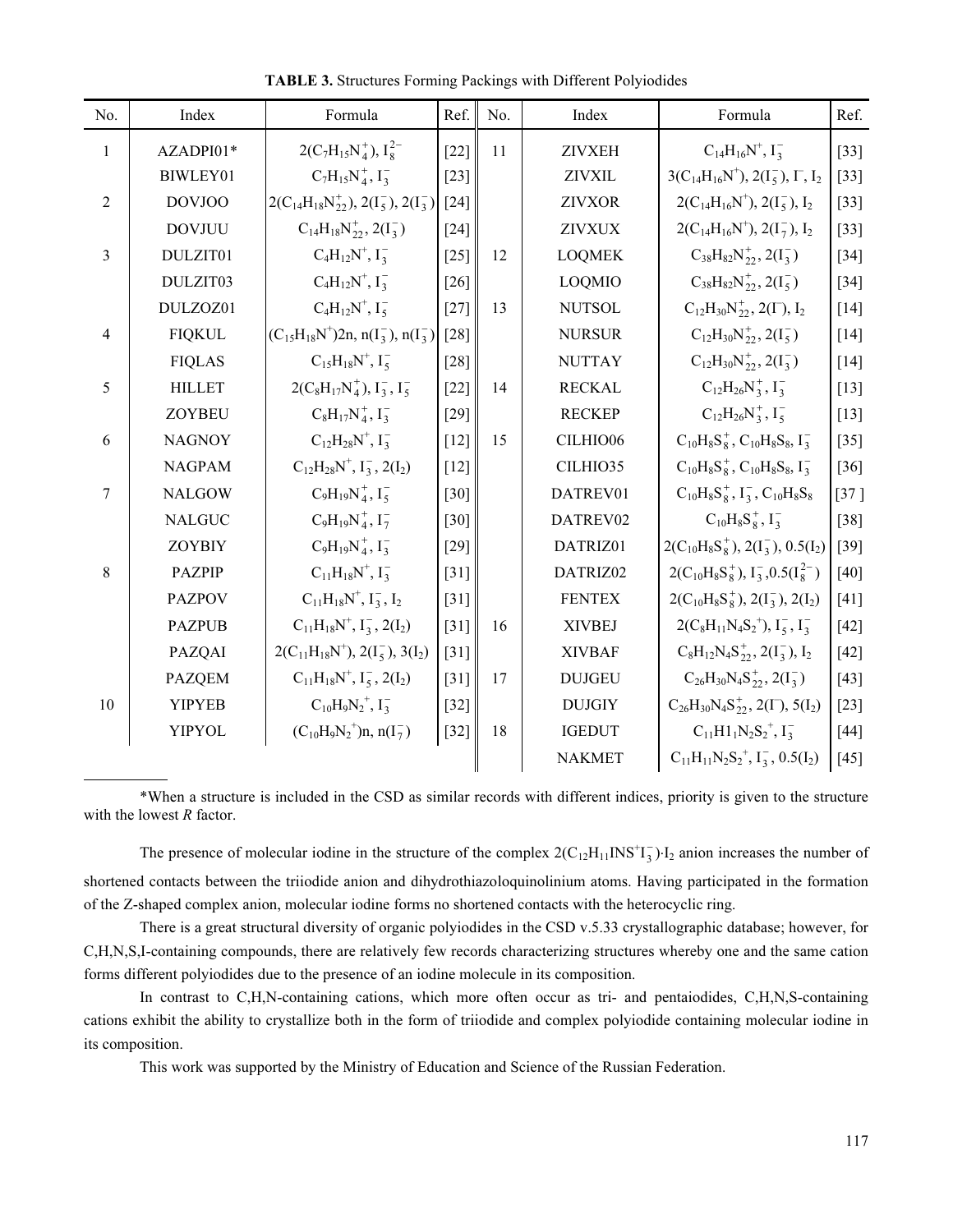### REFERENCES

- 1. H. Svensson Per and L. Kloo, Chem. Rev., 103, No. 5, 1649-1684 (2003).
- 2. M. S. Chernov'yants and I. V. Burykin, Izv. Akad. Nauk, Ser. Khim., No. 9, 1716-1727 (2009).
- 3. L. M. Lambrecht, S. Packer, et al., J. Nuclear Medicine, 25, No. 7, 800-804 (1984).
- 4. P. V. Kulkarni, V. Arora, A. S. Rooney, et al., Nuclear Instruments and Methods in Physical Research, B241, 676-680 (2005).
- 5. P. Auffinger, F. A. Hays, E. Westhof, and P. S. Ho, PNAS, 101, No. 48, 16789-16794 (2004).
- 6. P. Politzer, J. S. Murraya, and T. Clark, Phys. Chem. Chem. Phys., 12, 7748-7757 (2010).
- 7. P. Metrangolo, T. Pilati, and G. Resnati, CrystEngComm., 8, 946/947 (2006).
- 8. T. Clark, M. Hennemann, J. S. Murray, and P. Politzer, J. Mol. Model., 13, 291 (2007).
- 9. P. Metrangolo, F. Meyer, T. Pilati, G. Resnati, and G. Terraneo, Angew. Chem. Int. Ed., 47, 6114-6127 (2008).
- 10. M. Otsuka, H. Mori, H. Kikuchi, and K. Takano, *Comput. Theoret. Chem.*, **973**, Nos. 1-3, 15, 69-75 (2011).
- 11. A. Karpfen, Theoretical Characterization of the Trendsin Halogen Bonding Structure, Springer-Verlag, Berlin, Heidelberg (2008), pp. 2-15.
- 12. K.-F. Tebbe and T. Gilles, Z. Anorg. Allg. Chem., 622, 1587 (1996).
- 13. H. Stegemann, A. Oprea, K. Nagel, and K.-F. Tebbe, Z. Anorg. Allg. Chem., 623, 89 (1997).
- 14. A. Abate, M. Brischetto, G. Cavallo, M. Lahtinen, P. Metrangolo, T. Pilati, S. Radice, G. Resnati, K. Rissanene, and G. Terraneo, Chem. Commun., 46, 2724-2726 (2010).
- 15. Yu. I. Gevaza, V. I. Staninets, and N. S. Zefirov, Electrophilic Intramolecular Cyclization of Olefins [in Russian], Naukova Dumka, Kiev (1990).
- 16. D. G. Kim, Khim. Geterozikl. Soedin., No. 11, 1664-1668 (2008).
- 17. R. C. Clark and J. S. Reid, Acta Crystallogr., A51, 887-897 (1995).
- 18. G. M. Sheldrick, Acta Crystallogr., Sect. A: Found. Crystallogr., 64, 112 (2008).
- 19. P. Metrangolo, Y. Carcenac, M. Lahtinen, T. Pilati, K. Rissanen, A. Vij, and G. Resnati, Science, 323, 1461-1464 (2009).
- 20. F. H. Allen, Acta Crystallogr., B58, 380-388 (2002).
- 21. Cambridge Structural Database, Version 5.33, Universty of Cambridge, UK.
- 22. A. Grafe-Kavoosian, S. Nafepour, K. Nagel, and K.-F. Tebbe, Z. Naturforsch B: Chem. Sci., 53, 641 (1998).
- 23. P. K. Hon, T. C. W. Mak, and J. Trotter, Z. Kristallogr., Kristallgeom., Kristallphys., Kristallchem., 158, 213 (1982).
- 24. T. Privalov, G. Boschloo, A. Hagfeldt, P. H. Svensson, and L. Kloo, J. Phys. Chem. C, 113, 783 (2009).
- 25. P. K. Bakshi, M. A. James, T. S. Cameron, and O. Knop, Canad. J. Chem., 74, 559 (1996).
- 26. H. Ishigami, M. Sumita, Y. Tsunashima, T. Hori, S. Sato, and M. Shiro, J. Korean Phys. Soc., 42, 1237 (2003).
- 27. C. A. L. Filguieras, A. Horn Junior, J. M. S. Skakle, and J. L. Wardell, Acta Crystallogr. Sect. E: Struct. Rep. Online, 57, o338 (2001).
- 28. K.-F. Tebbe and R. Loukili, Z. Anorg. Allg. Chem., 625, 820 (1999).
- 29. K.-F. Tebbe, T. Farida, H. Stegemann, and H. Fullbier, Z. Anorg. Allg. Chem., 622, 525 (1996).
- 30. K.-F. Tebbe and K. Nagel, Z. Anorg. Allg. Chem., 622, 1323 (1996).
- 31. K.-F. Tebbe and R. Loukili, Z. Anorg. Allg. Chem., 624, 1175 (1998).
- 32. K.-F. Tebbe and M. Bittner, Z. Anorg. Allg. Chem., 621, 218 (1995).
- 33. K.-F. Tebbe and T. Gilles, Z. Anorg. Allg. Chem., 622, 138 (1996).
- 34. P. H. Svensson, M. Gorlov, and L. Kloo, Inorg. Chem., 47, 11464 (2008).
- 35. P. C. W. Leung, T. J. Emge, M. A. Beno, H. H. Wang, J. M. Williams, V. Petricek, and P. Coppens, J. Am. Chem. Soc., 107, 6184-6191 (1985).
- 36. H. Kobayashi, K. Kawano, T. Naito, and A. Kobayashi, J. Mater. Chem., 5, 1681 (1995).
- 37. Dokl. Akad. Nauk SSSR, (Proc. Nat. Acad. Sci. USSR), 286, 637 (1986).